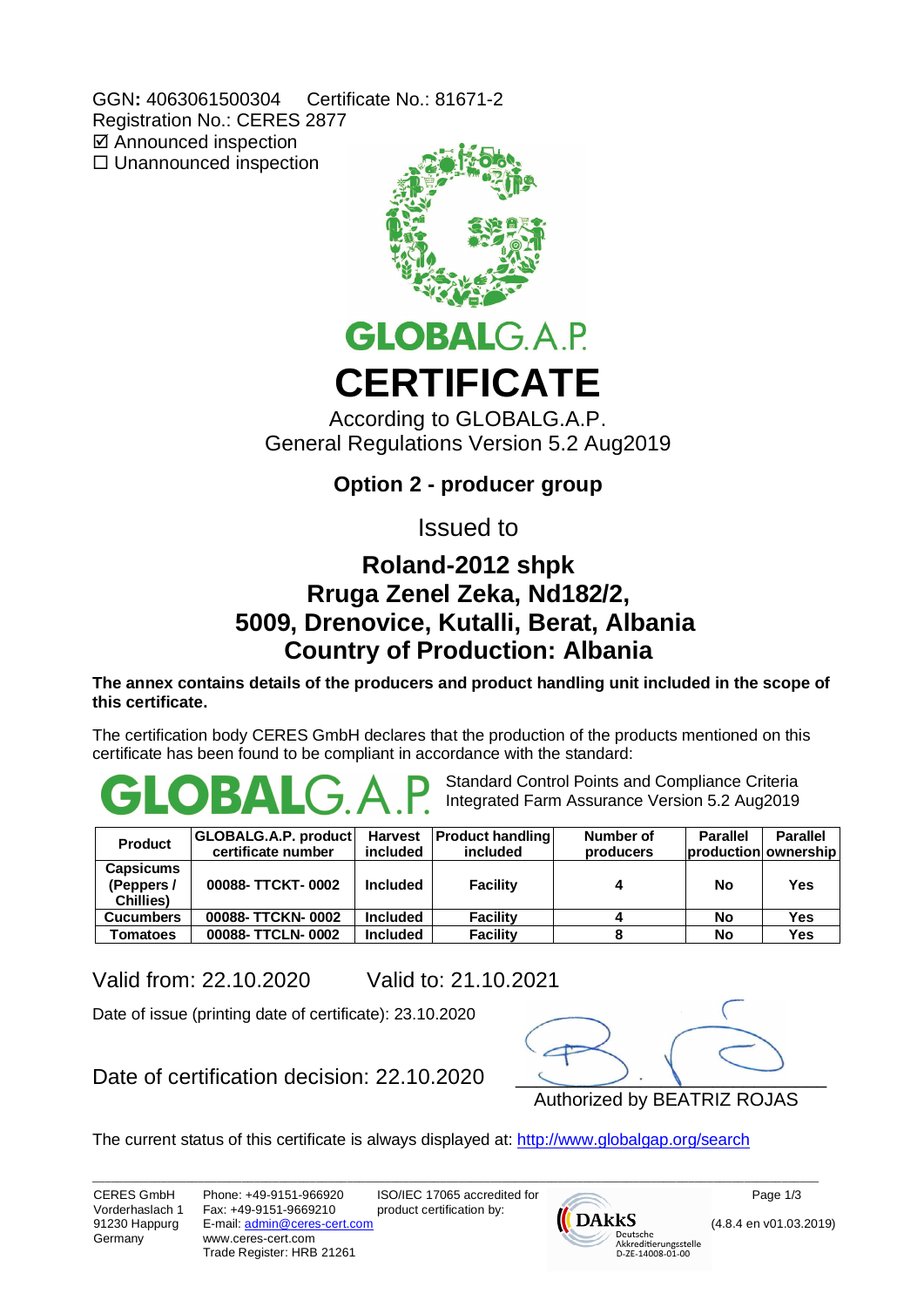#### **Annex for Roland-2012 shpk, GGN 4063061500304**

#### **Producer Group Members (Option 2)**

| <b>GGN</b>    | <b>Producer name and</b><br>address            | <b>Products</b>                      | <b>Product</b><br>handling | <b>Parallel</b><br>production | <b>Parallel</b><br>ownership |
|---------------|------------------------------------------------|--------------------------------------|----------------------------|-------------------------------|------------------------------|
| 4063061500311 | Pellumb Zeka, Kutalli, 5001,<br><b>Berat</b>   | Capsicums<br>(Peppers /<br>Chillies) | No                         | <b>No</b>                     | <b>No</b>                    |
| 4063061500328 | Albert Gjozi, Goriçan, 5001,<br><b>Berat</b>   | Capsicums<br>(Peppers /<br>Chillies) | No                         | No                            | No                           |
| 4063061500359 | Novruz Tafa, Drenovicë,<br>5001, Berat         | Capsicums<br>(Peppers /<br>Chillies) | No                         | No                            | No                           |
| 4063061500397 | Adelina Ruko, Strum, 9301,<br>Fier             | Capsicums<br>(Peppers /<br>Chillies) | No                         | No                            | No                           |
| 4063061500335 | Avushe Hoxha, Drenovicë,<br>5001, Berat        | Cucumbers                            | No                         | No                            | No                           |
| 4063061500359 | Novruz Tafa, Drenovicë,<br>5001, Berat         | Cucumbers                            | No                         | No                            | No                           |
| 4063061500373 | Vladimir Daja, Drenovicë,<br>5001, Berat       | Cucumbers                            | No                         | No                            | No                           |
| 4063061500380 | Dalip Golemi, Drenovicë,<br>5001, Berat        | Cucumbers                            | No                         | No                            | No                           |
| 4063061500311 | Pellumb Zeka, Kutalli, 5001,<br><b>Berat</b>   | Tomatoes                             | No                         | No                            | No                           |
| 4063061500328 | Albert Gjozi, Goriçan, 5001,<br><b>Berat</b>   | Tomatoes                             | No                         | No                            | <b>No</b>                    |
| 4063061500335 | Avushe Hoxha, Drenovicë,<br>5001, Berat        | Tomatoes                             | No                         | No                            | No                           |
| 4063061500342 | Nertil Vrapi, Drenovicë, 5001,<br><b>Berat</b> | Tomatoes                             | No                         | No                            | No                           |
| 4063061500359 | Novruz Tafa, Drenovicë,<br>5001, Berat         | Tomatoes                             | No                         | No                            | No                           |
| 4063061500366 | Lulezim Hoxha, Drenovicë,<br>5001, Berat       | Tomatoes                             | No                         | No                            | No                           |

\_\_\_\_\_\_\_\_\_\_\_\_\_\_\_\_\_\_\_\_\_\_\_\_\_\_\_\_\_\_\_\_\_\_\_\_\_\_\_\_\_\_\_\_\_\_\_\_\_\_\_\_\_\_\_\_\_\_\_\_\_\_\_\_\_\_\_\_\_\_\_\_\_\_\_\_\_\_\_\_\_\_\_\_\_\_\_\_\_\_\_\_\_\_\_\_\_\_\_\_\_\_\_\_\_\_\_\_\_\_\_\_\_\_\_\_\_

CERES GmbH Vorderhaslach 1 91230 Happurg Germany

Phone: +49-9151-966920 Fax: +49-9151-9669210 E-mail: admin@ceres-cert.com www.ceres-cert.com Trade Register: HRB 21261 ISO/IEC 17065 accredited for product certification by:



Page 2/3

(4.8.4 en v01.03.2019)